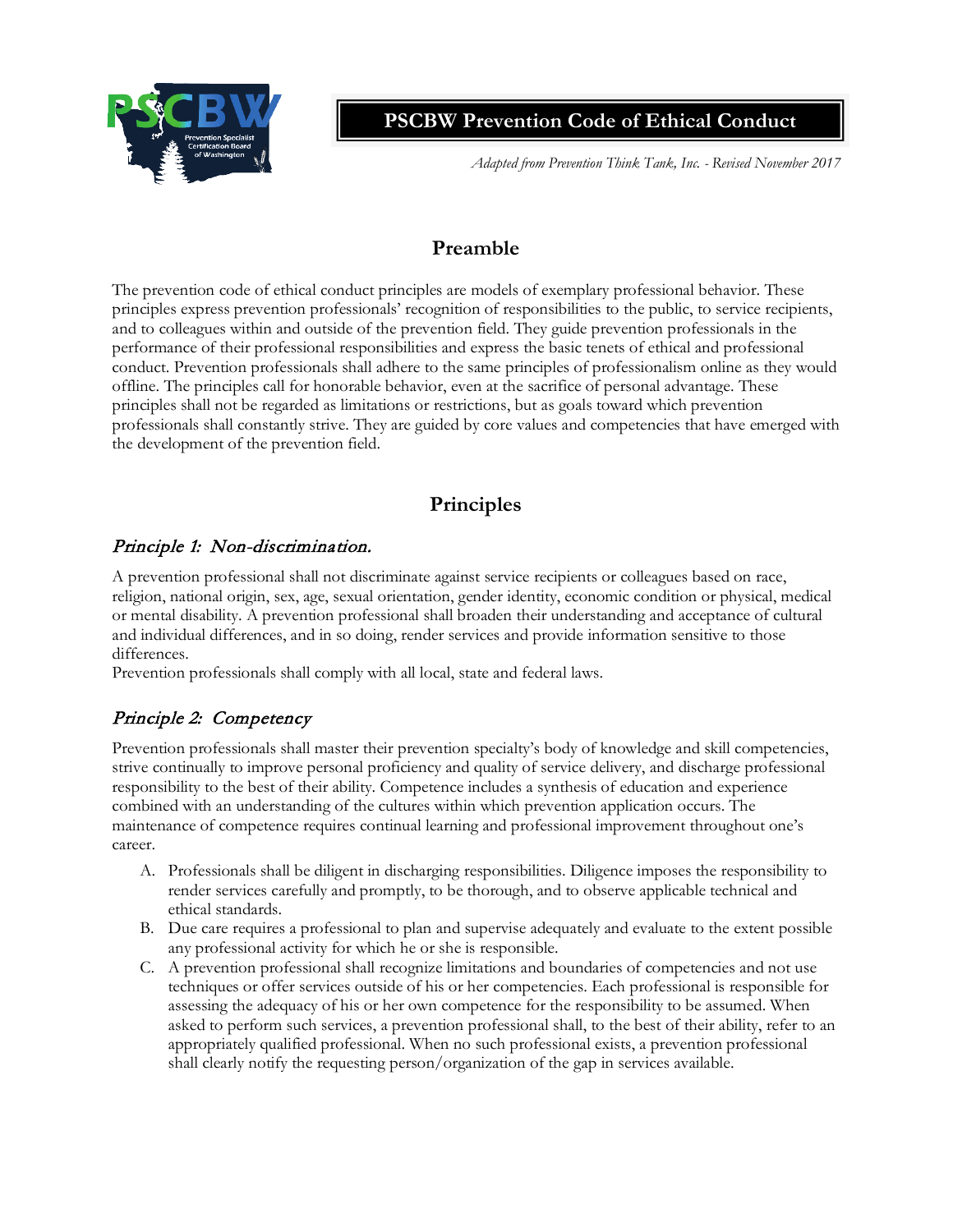- D. Ideally, prevention professionals shall be supervised by competent senior prevention professionals. When this is not possible, prevention professionals shall seek peer supervision or mentoring from other competent prevention professionals.
- E. When a prevention professional has knowledge of unethical conduct or practice on the part of an agency or prevention professional, he or she has an ethical responsibility to report the conduct or practices to funding, regulatory or other appropriate bodies.
- F. A prevention professional shall recognize the effect of impairment on professional performance and shall be willing to seek appropriate professional assistance for any form of substance misuse, psychological impairment, emotional distress, or any other physical related adversity that interferes with their professional functioning.
- G. Prevention professionals shall not permit students, employees, or supervisees to perform or to hold themselves out as competent to perform professional services beyond their training, level of experience and competence.
- H. Prevention professionals who supervise others accept the obligation to facilitate further professional development of these individuals by providing accurate and current information, timely evaluations, and constructive consultation.

## Principle 3: Integrity.

To maintain and broaden public confidence, prevention professionals shall perform all responsibilities with the highest sense of integrity. Personal gain and advantage shall not subordinate service and the public trust. Integrity can accommodate the inadvertent error and the honest difference of opinion. It cannot accommodate deceit or subordination of principle.

- A. All information shall be presented fairly and accurately. Each professional shall document and assign credit to all contributing sources used in published material or public statements.
- B. Prevention professionals shall not misrepresent either directly or by implication professional qualifications or affiliations.
- C. Where there is evidence of impairment in a colleague or a service recipient, a prevention professional shall be supportive of assistance or treatment.
- D. Prevention professionals shall not be associated directly or indirectly with any service, products, individuals, and organizations in a way that is misleading.
- E. Prevention professionals shall cooperate with the Ethics Committee of the Prevention Specialist Certification Board of Washington.

*If a Prevention Professional is found to have committed an ethical violation by another discipline or jurisdiction, the Prevention Professional must immediately report the violation to the Ethics Committee of the Prevention Specialist Certification Board of Washington.* 

#### Principle 4: Nature of Services.

Practices shall do no harm to service recipients. Services provided by prevention professionals shall be respectful and non-exploitive.

- A. Services shall be provided in a way that preserves the protective factors inherent in each culture and individual.
- B. Prevention professionals shall use formal and informal structures to receive and incorporate input from service recipients in the development, implementation and evaluation of prevention services.
- C. Where there is suspicion of abuse of children or vulnerable adults, the prevention professional shall report the evidence to the appropriate agency and follow up to ensure that appropriate action has been taken.